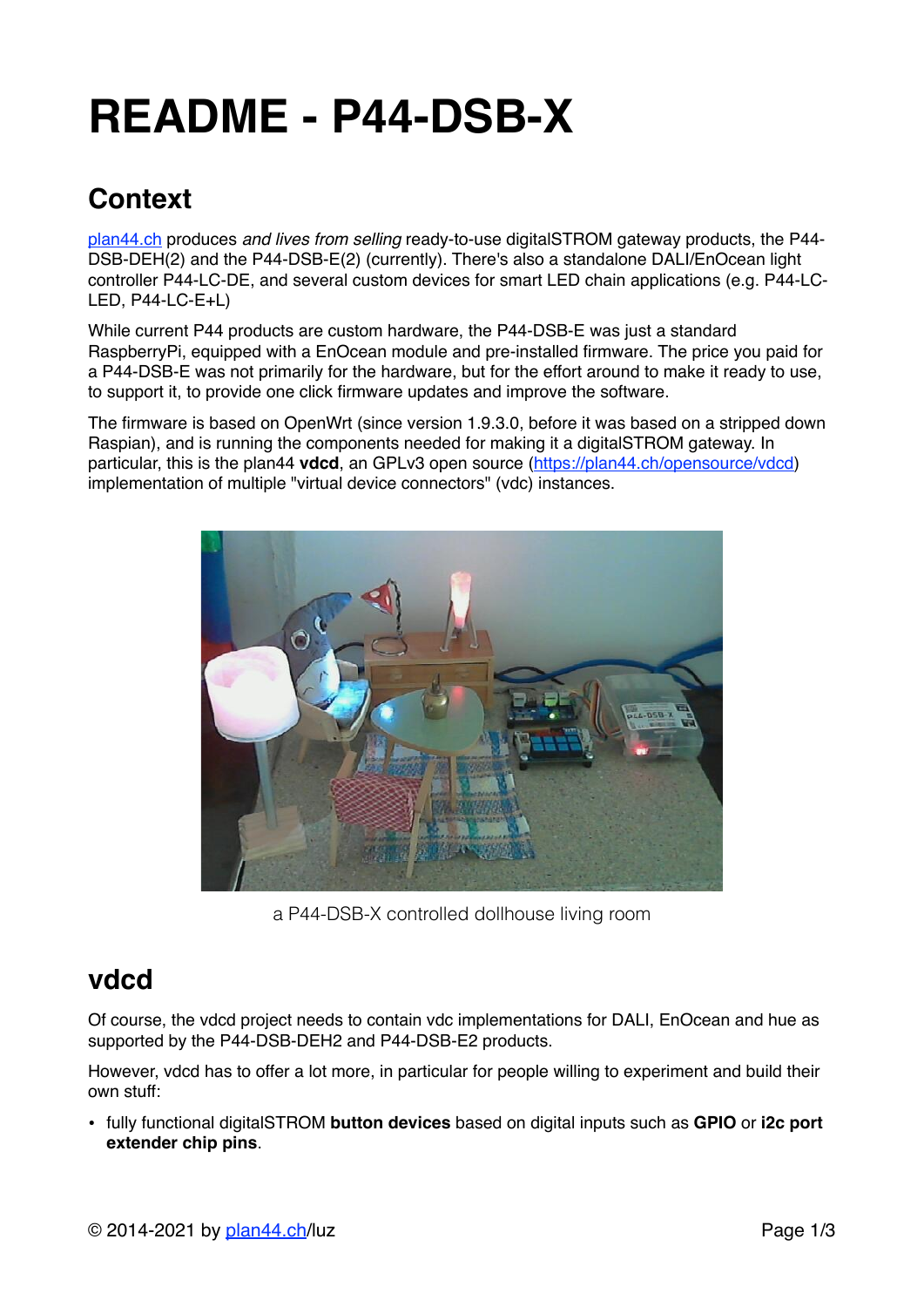- fully functional digitalSTROM **dimmers** based on **i2c connected PWM chips** or **DMX512** devices via OLA [\(http://www.openlighting.org/](http://www.openlighting.org/), using a external USB-to-DMX adapter, e.g. DMXKing).
- fully functional **color lights** (RGB, RGBW or even RGBWA) based on i2c PWM or DMX512, or even more fancy "lamps" like the MessageTorch [\(https://github.com/plan44/messagetorch](https://github.com/plan44/messagetorch))
- **color LED chains** (WS2812 compatible chips) can be connected directly (data for WS28xx chain at RPi P1 connector pin  $12 = PWM = GPIO18$ ) and segments and areas with soft edges can be defined to be digitalSTROM color lamps. To see what's possible with the **p44lrgraphics** subsystem that powers color LED chains, see this youtube video:<https://youtu.be/vLZRrn7Mh5I> and have a look at the plan44 techdocs at<https://plan44.ch/p44-techdocs>.
- **switching outputs** (like black joker terminal block) based on **GPIO or i2c port extenders**
- **scripted devices** using the built-in p44script language to integrate devices and services e.g. via http REST APIs, websockets, UDP packets, i2c, SPI, modbus and even a number of highly exotic special purpose "features" (drivers for things like Swiss Railway splitflap displays, RFID readers). See the plan44 techdocs at [https://plan44.ch/p44-techdocs.](https://plan44.ch/p44-techdocs)
- **external device API** to create devices as external scripts or programs which connect via a socket to the vdcd. See the plan44 techdocs at [https://plan44.ch/p44-techdocs.](https://plan44.ch/p44-techdocs)

# **A P44-DSB for Makers**

So, besides being the base for plan44 commercial products, a RaspberryPi running a vdcd is also a great starting point for experiments extending what can be done with digitalSTROM for people who want to *make* things themselves. I really want to encourage this, so that's what the P44-DSB-X is about.

The P44-DSB-X is a firmware image, which can be put on a SD card turning a RaspberryPI B, B+, 2 B v1.x and Rpi 3 into an almost ready to use variant of the P44-DSB-E!

- You just need to buy a Raspberry, a SD card, and copy the firmware image to a SD card!
- No EnOcean support configured. It's not forbidden and entirely possible to enable it if you dig in deep enough (if you don't want to do that - buy a P44-DSB-E2...)
- **No official support.** Of course, feedback by email and true questions are welcome but not those of the "I'm too lazy, make my stuff work for me, fast!" type ;-)
- No one-click online updates guaranteed (there will be some, from time to time, but there's no entitlement to get them all).
- Version for [Onion Omega2](https://onion.io/omega2) (that's what is inside the P44-LC) is planned.

#### **How to use**

- Flash the **correct** image (the RPi B+ image does not run on Rpi 2/3 and vice versa!) onto a SD card of at least 1GB size. A good tool for flashing SD cards on all platforms is Etcher [\(https://](https://etcher.io/) [etcher.io/](https://etcher.io/))
- Insert SD card into a RaspberryPi, Model B, B+, 2+ or 3+ **(RPi 4 is not yet supported by OpenWrt at the time of writing)**
- connect to your LAN (must have DHCP)